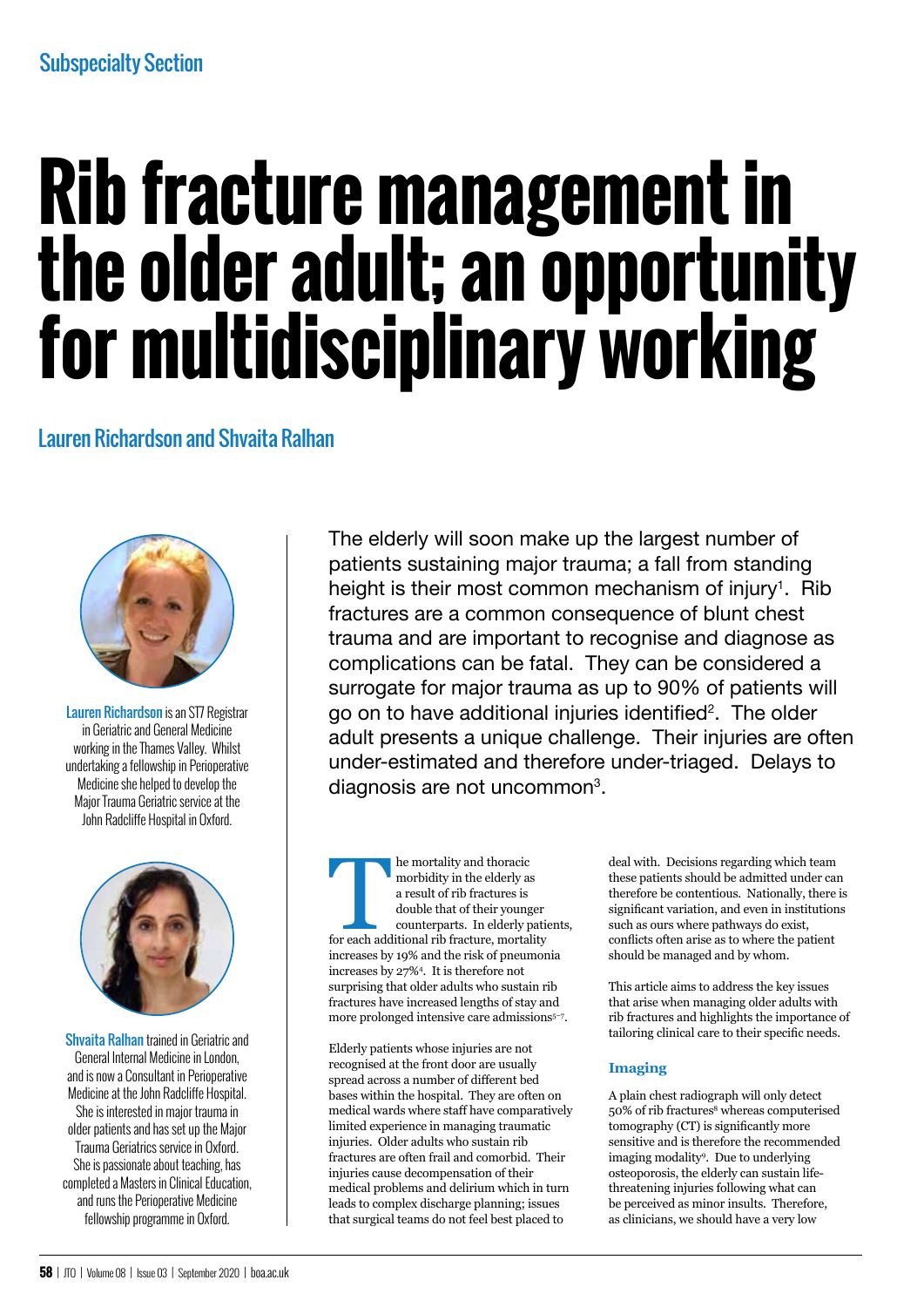# Subspecialty Section

threshold for performing cross sectional imaging if chest injuries are suspected; particularly in this patient group. The presence of flail chest is associated with significant mortality (15-17%)<sup>10</sup>; paradoxical movement of the flail segment during inspiration restricts the underlying lung tissue, increases the likelihood of lung contusion and leads to ineffective ventilation.

### **Risk stratification**

There are a number of risk stratification scores that have been validated for use in rib fractures. In our centre we use the Battle Score<sup>11</sup> which comprises a number of factors that are known to influence outcomes (Table 1).

The final score is then converted to a percentage risk of developing complications (Table 2). Complications in this instance refers to mortality, morbidity (including all pulmonary complications), admission to intensive care and prolonged inpatient admission (greater than 7 days).

With a point given to each decade of life, the elderly automatically score highly. For example, an 80-year-old with a background of asthma and atrial fibrillation who is taking Apixaban will score 16 on the Battle Score without having even sustained a fracture. Additionally, this scoring system does not make any adjustment for patients with lower baseline saturations; such as those with Chronic Obstructive Pulmonary Disease (COPD).

Other validated scores include the Rib Score (RS), Rib Fracture Score (RFS) and the Chest Trauma Score (CTS). In a recent comparison of these three scores<sup>12</sup>, the CTS was felt to be most useful in predicting outcomes in patients over the age of 65. A score of six or more was associated with an increased mortality, increased length of stay and increased rates of pneumonia. This scoring system puts less emphasis on patient specific characteristics but gives points for injury related factors including the number of ribs fractured, bilateral fractures and the presence of pulmonary contusions<sup>13</sup>.

### **Analgesia**

Morbidity and mortality from rib fractures occurs as a result of respiratory complications. Direct trauma, impaired gas exchange and paininduced hypoventilation predispose to atelectasis, retention of pulmonary secretions, pneumonia and respiratory failure. Adequate analgesia is therefore the cornerstone of effective rib fracture management.

As a general rule, escalation of analgesia is guided by the risk stratification score although in our experience, individual patient requirements can vary hugely. Lower scores are treated with oral analgesia in the first instance whereas the highest scores should be referred for specialist pain team input and consideration of regional anaesthesia.

Locally, patients are grouped depending on their Battle Score (Table 3).

It is vital that patients are able to cough and take a deep inspiration. If pain is continuing to limit effective respiration or engagement with

physiotherapy then analgesia must be uptitrated as a priority. Elderly patients with cognitive impairment may not always be able to articulate that they are in pain and so attention should be paid to non-verbal and observational cues. These include autonomic changes, facial

"Morbidity and mortality from rib fractures occurs as a result of respiratory complications. Direct trauma, impaired gas exchange and pain-induced hypoventilation predispose to atelectasis, retention of pulmonary secretions, pneumonia and respiratory failure. Adequate analgesia is therefore the cornerstone of effective rib fracture management."

| <b>Risk factor</b>           | <b>Score</b>   |                                                                     |
|------------------------------|----------------|---------------------------------------------------------------------|
| Age                          | 1              | Score 1 for each additional 10-year<br>increase after the age of 10 |
| Number of rib fractures      | 3              | Score 3 for each additional rib fracture                            |
| Chronic lung disease         | 5              |                                                                     |
| Anticoaqulant use pre-injury | $\overline{4}$ |                                                                     |
| Oxygen saturations           | $\mathfrak{p}$ | Score 2 per 5% reduction in oxygen<br>saturations; starting at 94%  |
| Table 1: Battle Score.       |                |                                                                     |

| <b>Final risk score</b> | Probability of developing complications |  |  |
|-------------------------|-----------------------------------------|--|--|
| $0 - 10$                | 13%                                     |  |  |
| $11 - 15$               | 29%                                     |  |  |
| $16 - 20$               | 52%                                     |  |  |
| $21 - 25$               | <b>70%</b>                              |  |  |
| $26 - 30$               | 80%                                     |  |  |
| $31+$                   | 88%                                     |  |  |

Table 2: Probability of complications.

|                     | <b>Battle score</b> | <b>Recommendation</b>                                    |
|---------------------|---------------------|----------------------------------------------------------|
| <b>Conservative</b> | $0 - 10$            | simple oral analgesia, may be safe for<br>discharge home |
| <b>Progressive</b>  | $11 - 20$           | consider PCA                                             |
| <b>Aggressive</b>   | $21 - 30$           | PCA and consideration of regional anaesthesia            |
| <b>Emergent</b>     | 31 or more          | urgent assessment for regional anaesthesia               |

Table 3: Battle score and recommendations.

Analgesia should therefore always be reviewed in a patient who is newly confused.

There are several factors that must be taken into account when prescribing in the elderly. Non-steroidal anti-inflammatory drugs (NSAIDs) are often contra-indicated in the older adult due to pre-existing medical conditions such as heart failure, renal failure or risk of gastro-intestinal bleeding. Codeine and oral morphine are renally excreted and should be used with extreme caution in renal impairment due to the risk of accumulation. Oxycodone is therefore preferred. With all routes, opioids can cause hypotension, sedation, falls and delirium.

The use of Patient Controlled Analgesia (PCA) requires both cognitive ability and manual dexterity. Patients who are confused, have concurrent upper limbs injuries or those with severe arthritis are likely to have difficulties and this must be taken into consideration. >>

expressions and body language as well as inter-personal interactions. Tools such as The Abbey Pain Scale<sup>14</sup> or Visual Analogue Scales should be considered. Alongside many other causes, pain is also a well-recognised trigger for delirium.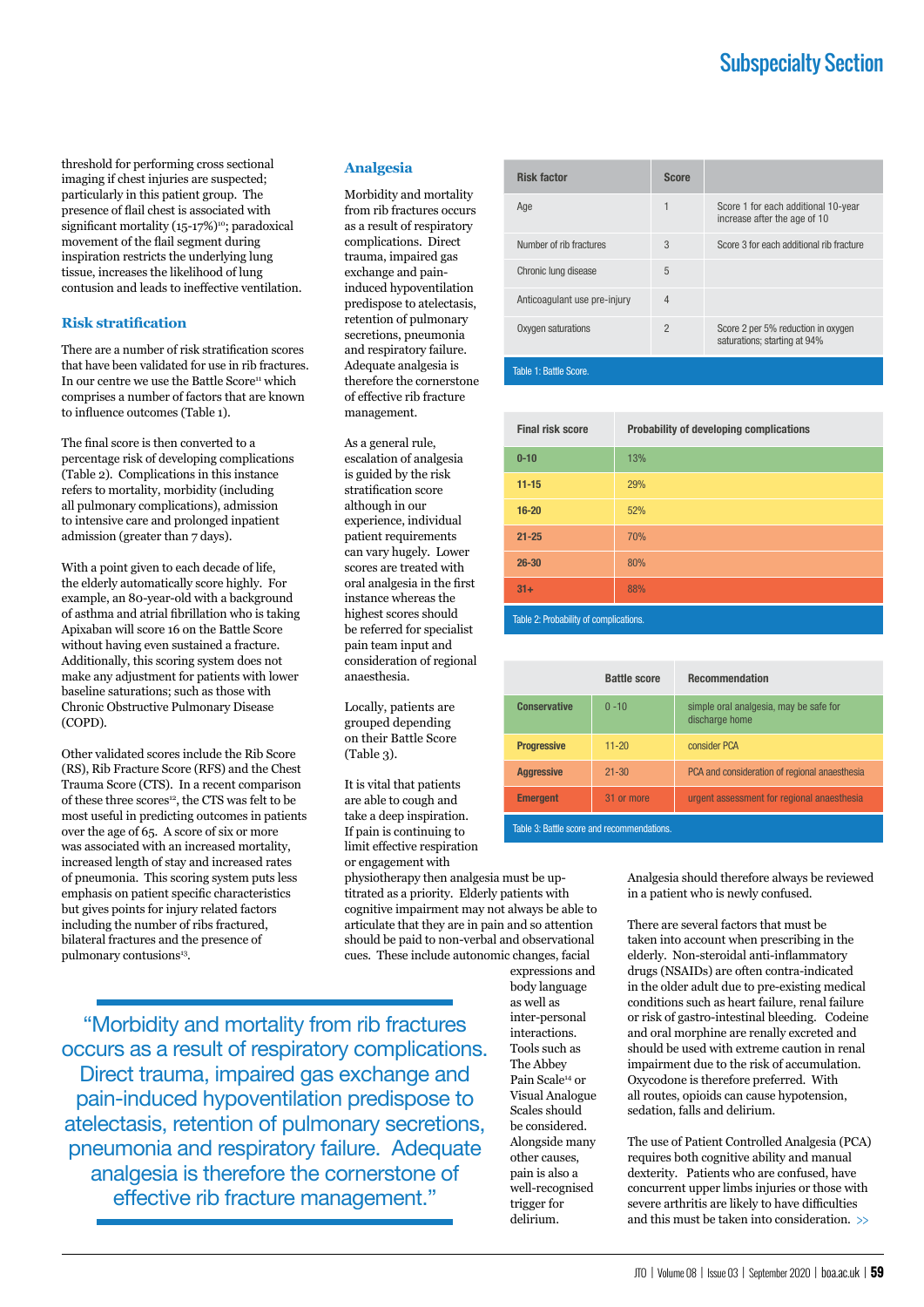## Subspecialty Section

Regional anaesthesia reduces the systemic opioid burden which is particularly important in the elderly who are more susceptible to side effects<sup>15</sup>. Conventional techniques to manage rib fractures include epidural analgesia, paravertebral and interpleural

blocks. However, these are relatively contraindicated in those who are anti-coagulated<sup>16</sup>; which accounts for a moderately large proportion of older adults. Epidurals in particular also come with other added side effects including hypotension, urinary retention and the potential for motor block which can limit mobility<sup>17</sup>.

Serratus anterior and erector spinae blocks are comparatively newer techniques which have fewer side effects and very few contraindications; making them an ideal option for the elderly population.

## **Other considerations**

Chest physiotherapy is essential for all patients with rib fractures<sup>18</sup>. Evidence also supports the use of humidified oxygen and saline nebulisers to help with secretion clearance<sup>19</sup>. In patients

"Rib fracture patients admitted under the care of Trauma and Orthopaedics (in contrast to General Medicine or Cardiothoracics) tend to be polytrauma patients who have additional injuries. This adds an extra layer of complexity to their management."

> with lung contusions, clinicians should have a low threshold for starting antibiotics if infection is suspected; though to our knowledge, there is currently no evidence to support their use prophylactically.

Rib fracture patients admitted under the care of Trauma and Orthopaedics (in contrast to General Medicine or Cardiothoracics) tend to be polytrauma patients who have additional injuries. This adds an extra layer of complexity to

their management. In particular, patients with spinal injuries who require immobilisation or spinal precautions are at higher risk of deterioration from a chest point of view as their ability to comply with physiotherapy and clear secretions is limited. It is

important that this increased risk is recognised from the outset as these patients usually require rapid escalation of analgesia; often irrespective of their risk stratification score.

> tools such as the Battle score are useful to help communicate the severity of an injury to both patients and families. In turn, they can also be used to introduce discussions around escalation of treatment. Many patients who sustain rib fractures are elderly and frail with multiple comorbidities and ensuring that appropriate ceilings of care are put in place in a timely manner is essential.

Risk stratification

### **Surgical fixation**

Surgical fixation aims to stabilise the chest wall to facilitate effective respiration but is a somewhat controversial area and consensus on management is required; particularly in the elderly population. Several studies have proposed that fixation in patients with severe flail chest can lead to a reduction in the incidence of pneumonia, reduced length of intensive care admission, improved lung function and earlier return to work<sup>20-22</sup>.



Figure 1: 3D rib fracture reconstruction. Image courtesy of Dr Ed Sellon MRCS MSc(SEM) FRCR RAMC, Consultant Radiologist, Oxford University Hospitals NHS Foundation Trust.